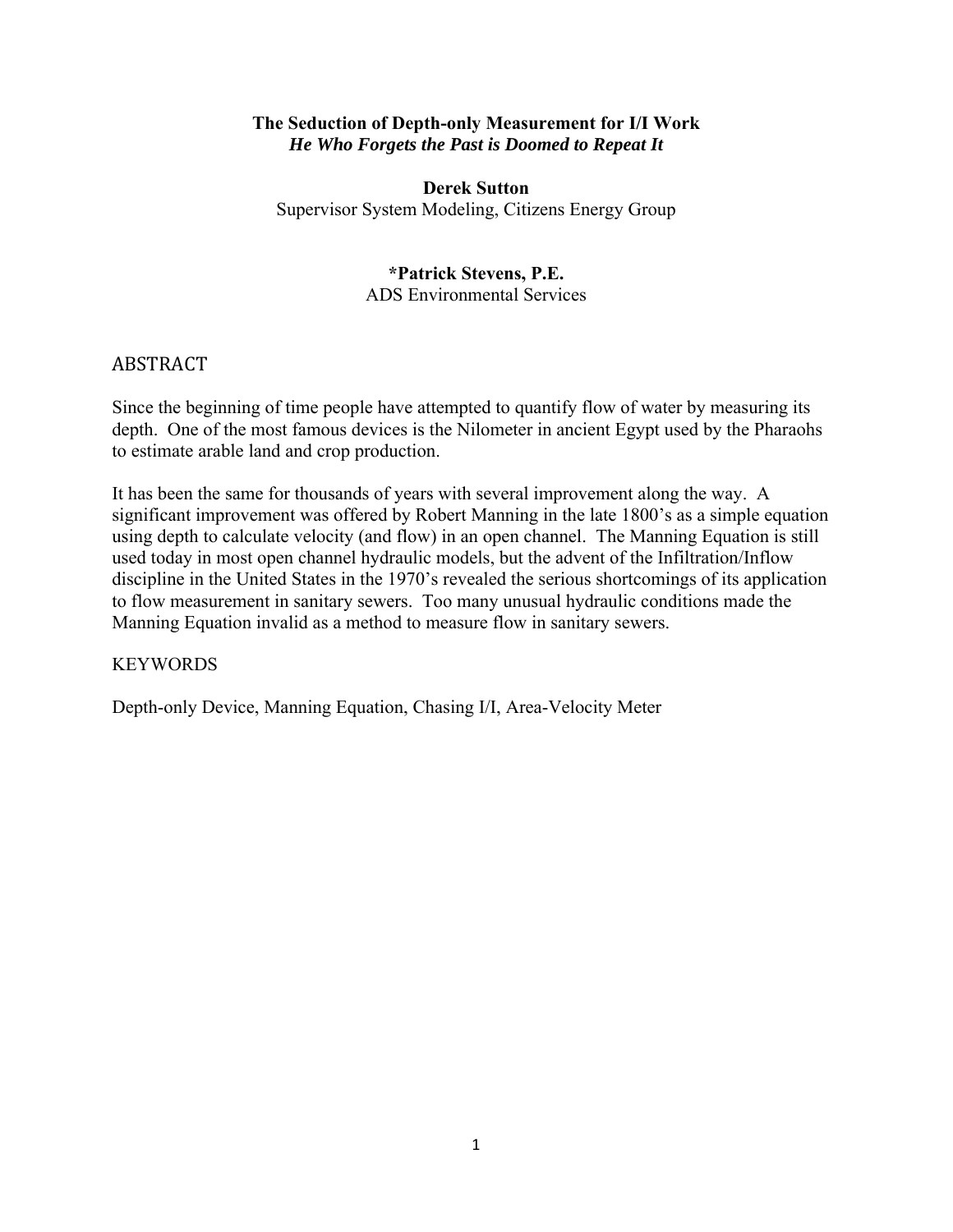# BACKGROUND

The need to understand the level of a water surface has been around for millennia. Perhaps one of the most famous ancient devices for measuring the level of a water surface is the Egyptian Nile-O-Meter to determine the annual flood levels of the Nile River. Figure 1 shows two examples of measurement structures on the left side and on the right side is a photo of the scale used to record the flood level each year. The data were used to predict the crop production and probable tax revenue for the upcoming year.



*Figure 1 Nile‐O‐Meters* 

Nile-o-Meters built by Egyptian Pharaohs



The same concept is still used today by the USGS in their stream gage network as shown in the diagram in Figure 2.

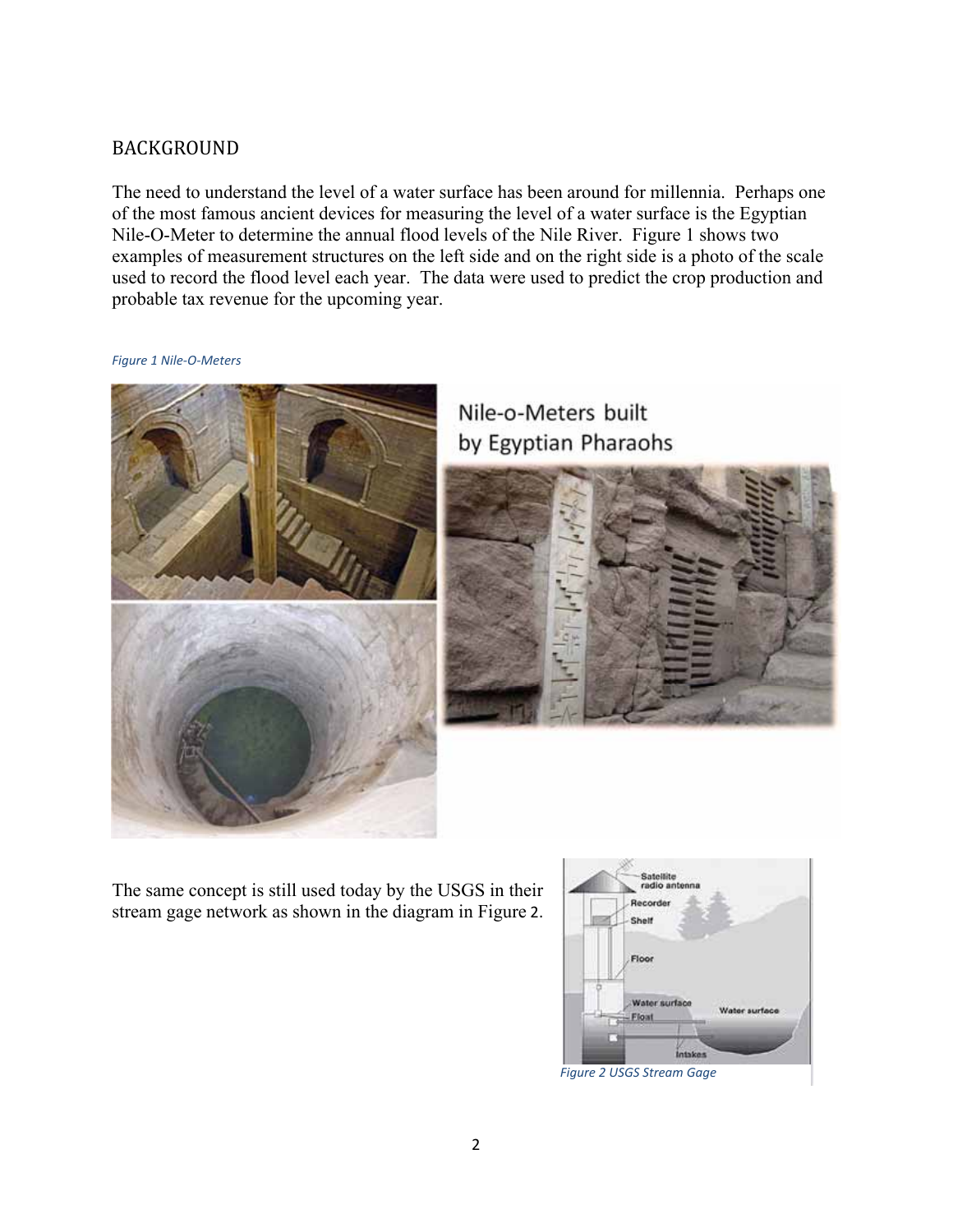Figure 3 displays a timeline of flow measurement from the Egyptians to the present day. Throughout the 1700's and 1800's several hydraulic equations were developed to estimate the velocity of water in a channel using various terms for a friction factor or roughness. Robert Manning in the late 1800's developed a simplified empirical equation to predict velocity (and rate of flow) in an open channel and it became widely used in the United States.



#### *Figure 3 Timeline of flow measurement since Egyptians*

#### *Figure 4 Oranges for velocity measurement*

It has always been understood that the key to measuring the rate of flow of water in an open channel was to determine its velocity. Determining depth is straightforward, but velocity is difficult. One simple method that has been used and is still used today is the floating orange technique shown in Figure 4. Oranges have the characteristics of having a specific gravity slightly less than water (barely floats) and being very visible in water. After determining the cross-sectional area of a stream or channel, an orange is thrown in at



one bridge and its time of travel to the next bridge is determined.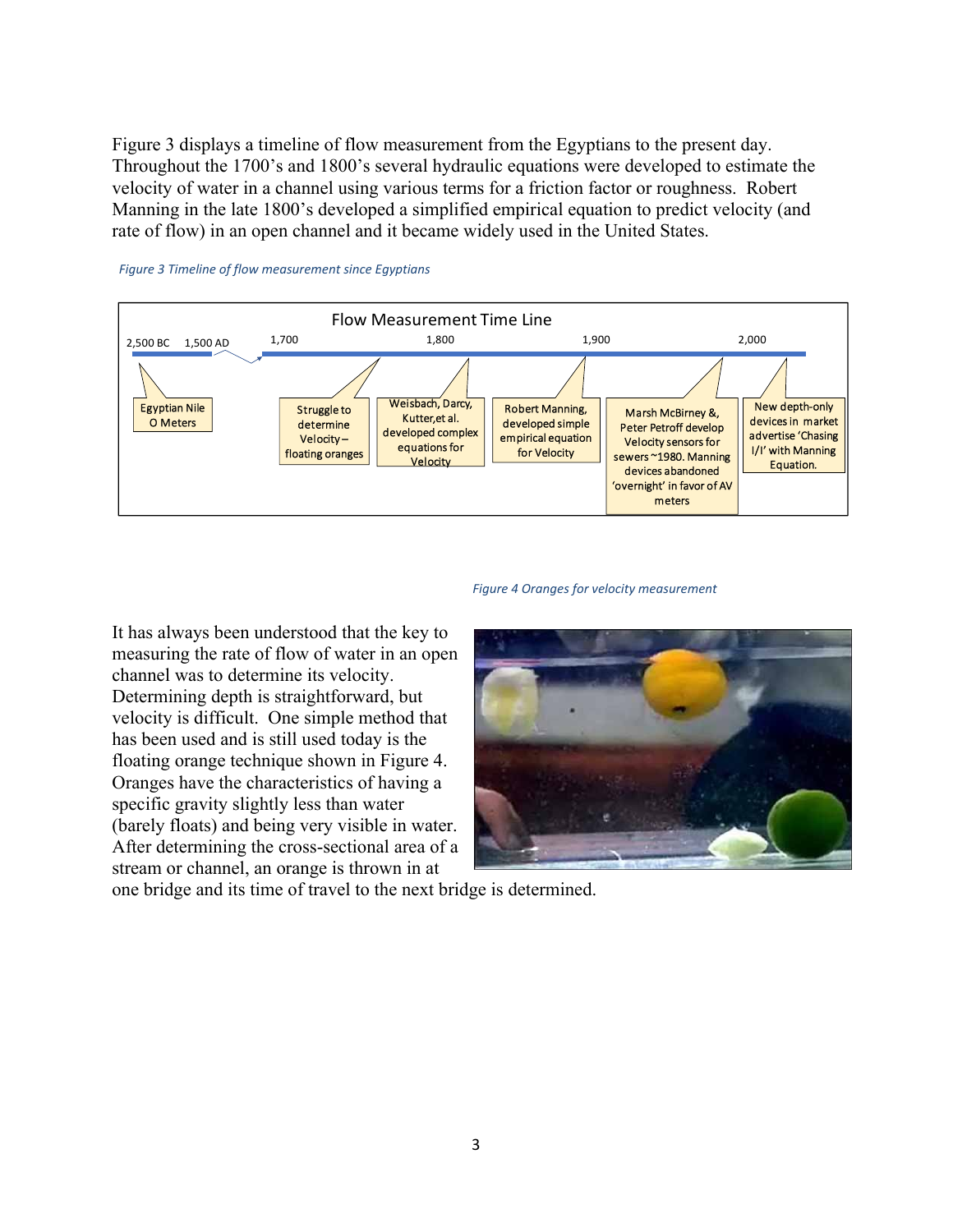In the mid-1900's the Manning Environmental Corporation developed the Manning Dipper that relied on the Manning equation to calculate a flow rate in channels and sewers. Figure 5 shows how the device got its name; it relied on a float that was regularly lowered or 'dipped' to the water surface to record the level and calculate a flow rate. It was used in sewers that were large enough to accommodate the device and the dipping float mechanism. A flow rate was printed on a circular chart.



#### *Figure 5 The Manning Dipper*

By 1980 two technologies were developed to measure velocity in sanitary sewers. Larry Marsh, founder of Marsh-McBirney Inc., developed a small non-mechanical sensor that could be installed in sanitary sewers to measure velocity. It relied on the Faraday Principle. Peter Petroff, founder of ADS Environmental Services, invented an ultrasonic sensor that relied on the Doppler Principle.

Both devices included a depth sensor and together they ushered in the use of the Continuity Equation or Q (flow rate) = **A**rea x **V**elocity. Flow meters that use this method of calculating flow are commonly referred to as AV meters and that reference is used in this paper.

Gone were the classic Manning Dippers, now displayed as museum pieces. Today, nearly every open channel sewer flow meter in the market is an AV meter and nearly all rely on the Doppler principle using acoustic, electromagnetic or Laser technology for measuring velocity.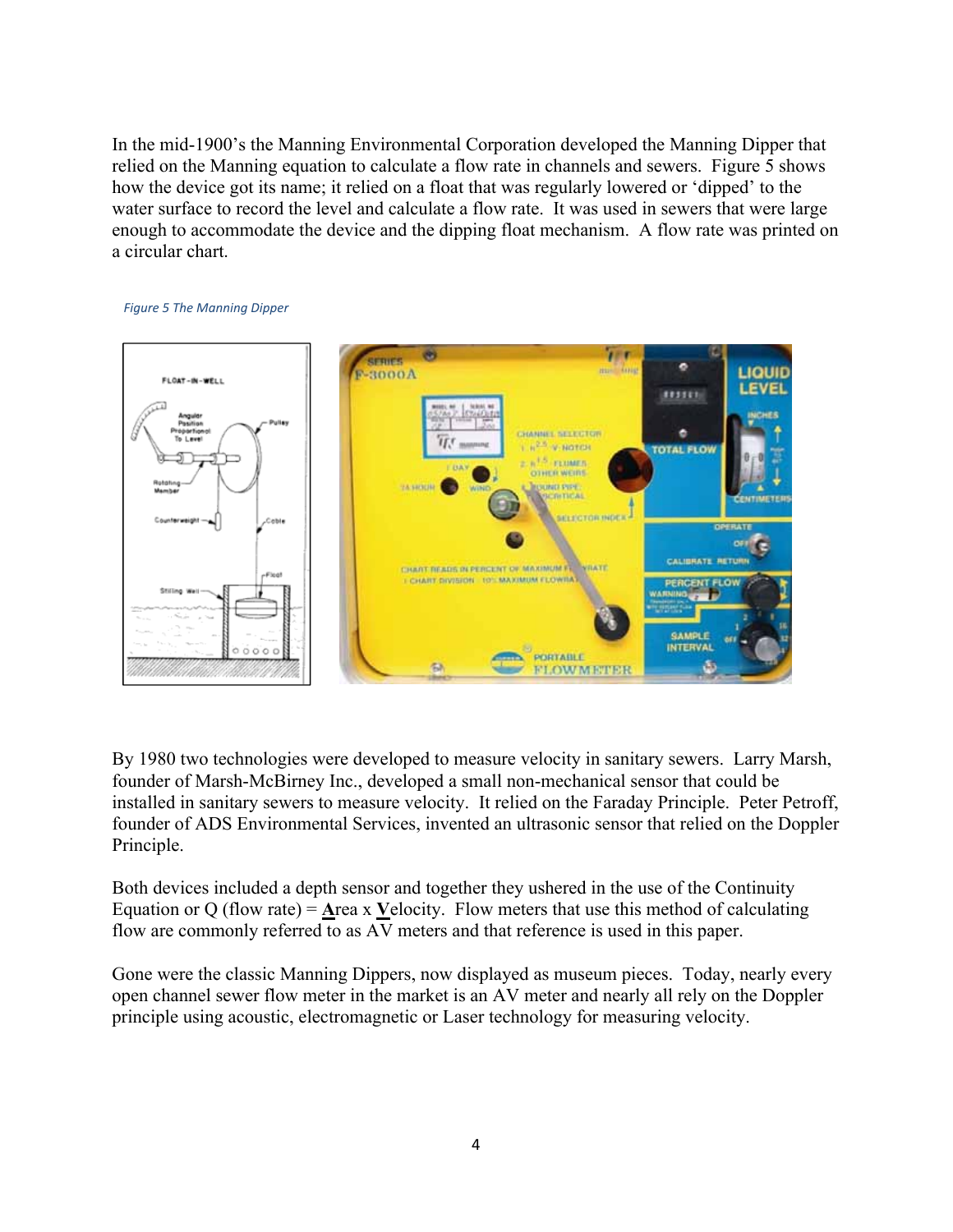### **New Depth-Only Devices**

Within the last decade or so manufactures have been producing ultrasonic depth-only or levelonly devices that are intended primarily to monitor water elevation/depth to spot the formation of blockages. The devices are packaged with cellular or satellite communications with real-time web data delivery. In general, these devices will rapidly notify the Collection System Manager that a blockage is developing or has occurred. To many people these devices appear to be 'new technology'.

Depth-only devices in the market come in two basic forms; 1) an ultrasonic sensor suspended near the water surface by a cable attached near the top of the manhole and 2) an ultrasonic sensor mounted at the top of the manhole. The terms Range, Level and Depth are often used interchangeably, but they have the definitions shown in Figure 6.

**Range** is the actual measurement made by these devices- it is the distance from the sensor to water surface.

**Level** or elevation is derived by knowing the elevation of the manhole rim minus the distance to the face of the sensor minus the Range.

**Depth** of water is derived by knowing the distance from the face of the sensor to the invert of the flow channel minus the Range.

*Figure 6 Definitions in depth‐only devices* 



The type of depth-only device that most manufacturers produce is one with the sensor suspended on a cable so that the sensor is just a few feet above the water surface. This hanging design is necessary because of the relatively short range of a single ultrasonic sensor and its wide beam angle.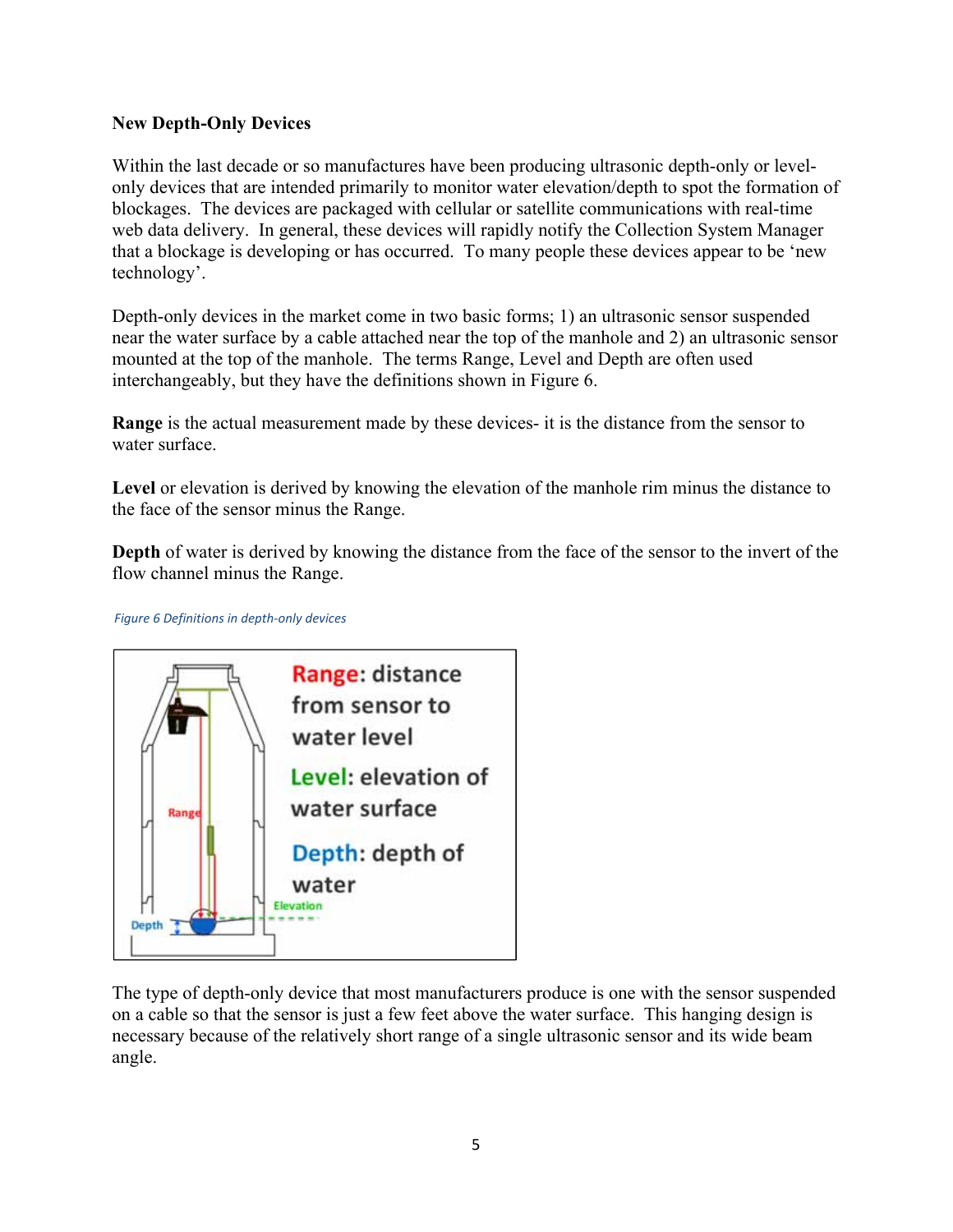In 2015 ADS developed a unique ultrasonic depth-only device shown in Figure 7, with a 20-foot range below the sensor and pressure sensor with an 8-foot range above the sensor. The device (ECHO) was intended to monitor sewer depth/elevation to spot developing blockages before it becomes a full-fledged blockage. In that use it performs extremely well.

Around the same time the concept of micro-metering was frequently discussed as a way to isolate sources of RDII into smaller 'micro-basins' and the authors considered the ECHO device would be good micro-metering tool to be used in conjunction with Area Velocity meters. Some manufacturers are promoting the devices as an I/I tool using the Manning Equation. Engineers tend to reject this application of the devices, but there is a growing cottage industry of '*Chasing I/I*' or '*Scouting for I/I'* among agencies looking for a quick and easy way to detect I/I sources.

#### *Figure 7 ECHO depth‐only device*



The concept of Chasing I/I involves installing several of

these devices in manholes to monitor the level/depth of water in the manhole invert channel. At least one manufacturer advertises that the device's depth readings can be converted to a flow rate by the Manning equation and knowledge of the house count upstream. One of the fundamental reasons why the Manning equation was abandoned as a sewer flow measurement method in the 1980s is that it is prone to false positive and false negatives.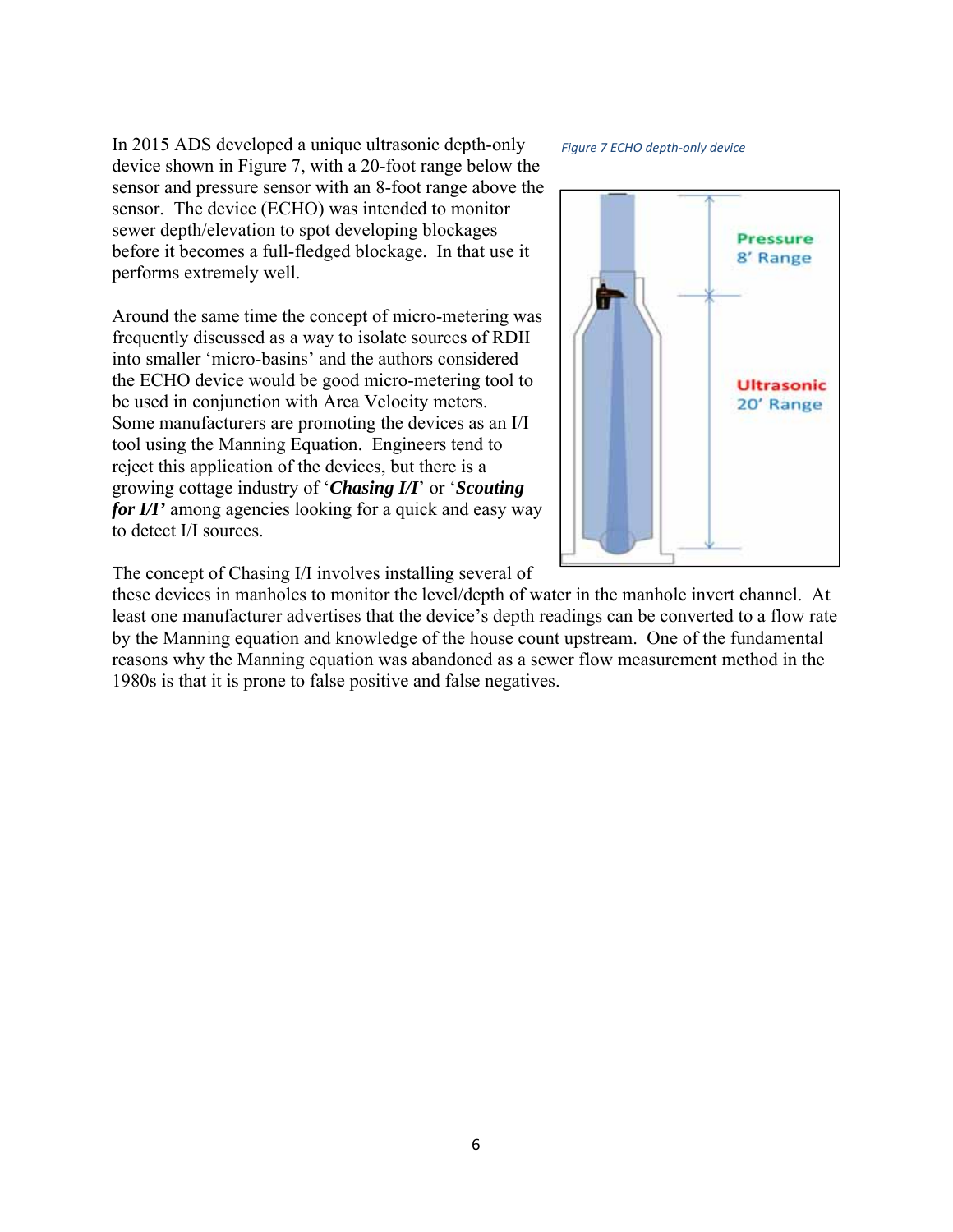Figure 8 depicts the most common false-positive incident with the Manning Equation. During normal dry weather conditions, the flow is, say 1 inch deep in this sewer, but a partial blockage downstream (roots here) that will cause a backwater condition. During a storm, the depth in this sewer increases to 2 inches and a depth-only sensor in the left manhole could measure a valid flow increase. However, a sensor in the center manhole would measure an increase from 1 inch to 6 inches and would indicate a very large increase in I/I between these two manholes. This is a false positive and could induce the manager to launch a detailed physical inspection of the pipe segment or upstream basin.



*Figure 8 Depth‐only device delivers a false positive result in presence of downstream restriction.*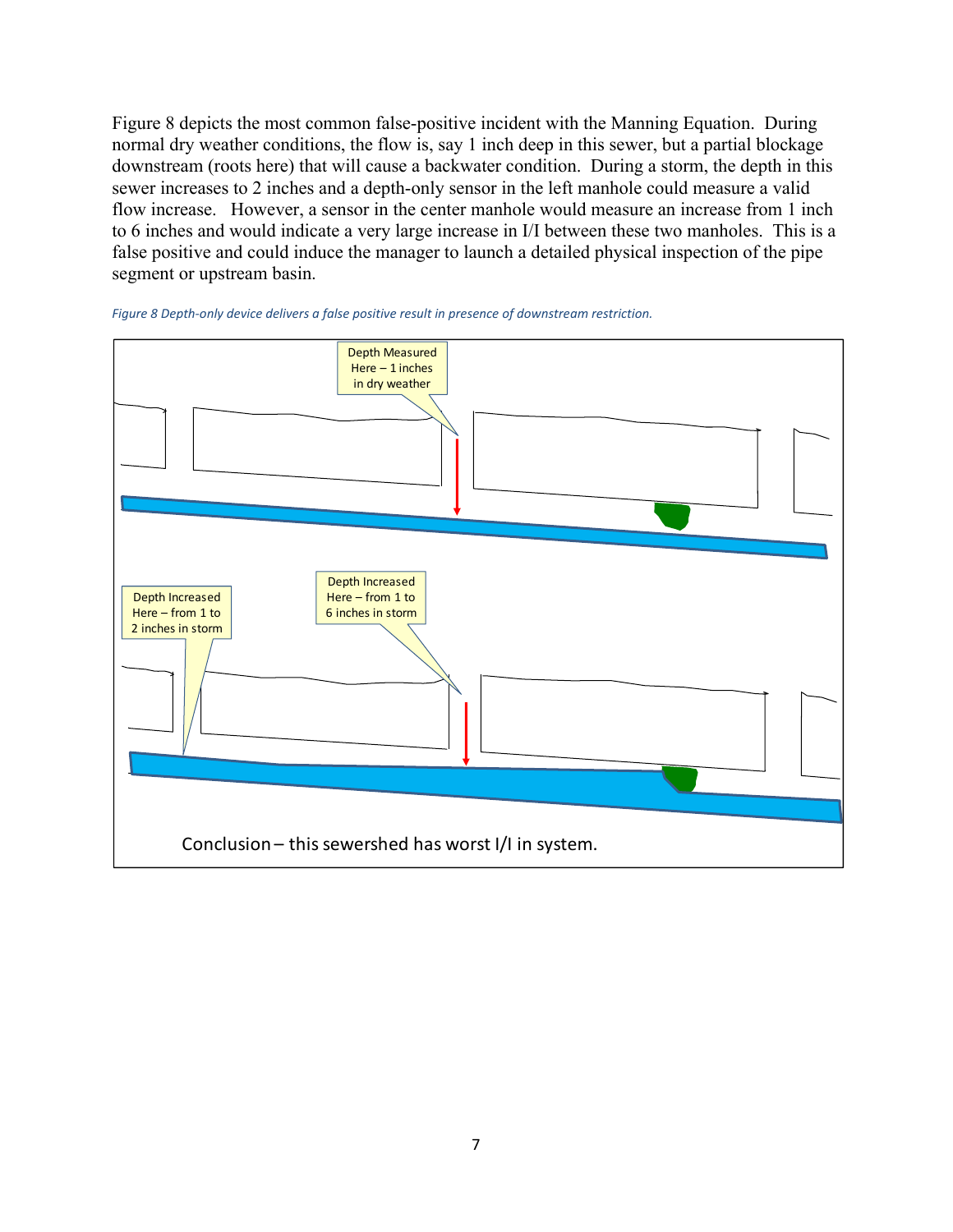Figure 9 shows several common conditions in which both false positive and false negative indications can occur. The devices are installed from the surface and they rely on the published slope of the pipes for setting up the Manning equation. In the case of Manhole C, in which the slope is steeper than the design slope, the calculated Manning flow would be incorrectly low – a false negative.



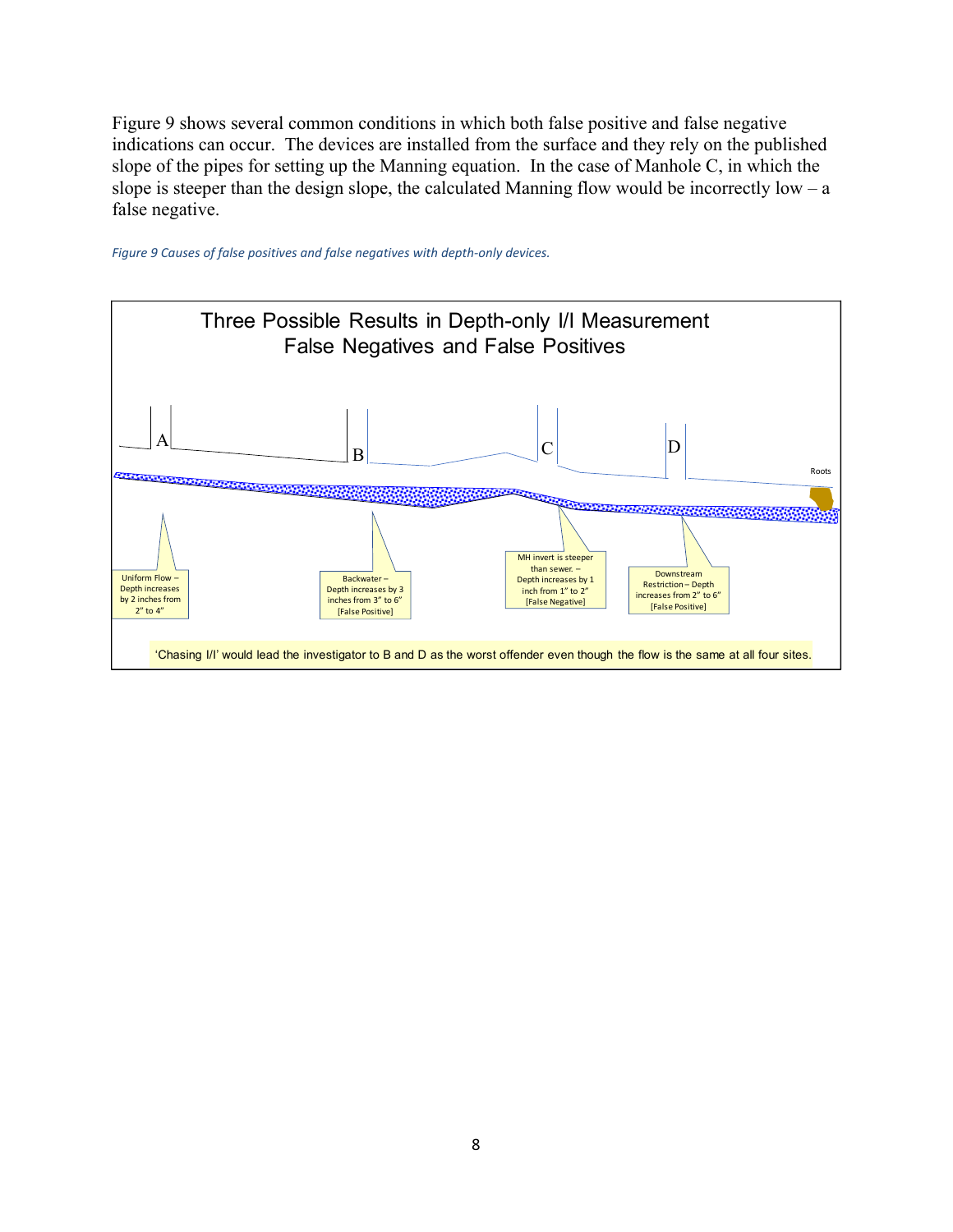## **CASE STUDIES**

### **Study 1: Micro-metering with a Combination of Depth-only and AV meters Study 2: Side-by-Side Comparison; Depth-only vs. AV meters Study 3: Converting a Network of AV meters to Depth-only Devices**

### **Case Study 1 Micro-metering with a Combination of Depth-only and AV meters**

A sewer agency had conducted flow metering as part of an I/I study looking for sources of I/I. Area-Velocity (AV) meters had been in place for a year measuring I/I in 'Mini-basins' of around 10,000 to 20,000 LF of sewer. The Agency decided to try the 'Micro-basin' concept of breaking down the mini-basins into even smaller micro-basins. Figure 10 shows the location of the original mini-basin meters in green and the location of four depth-only devices on four of the major side branches in the M02 mini-basin. The plan was to let the results guide the follow-up work of smoke testing, CCTV and perhaps house inspections. The goal was to demonstrate that the combined cost of the micro-metering and the anticipating reduced cost of physical inspection costs would be less than the cost of simply doing physical inspection of the entire M02 mini basin.

*Figure 10 Meter Layout, 1 inch = 25.4 mm.* 

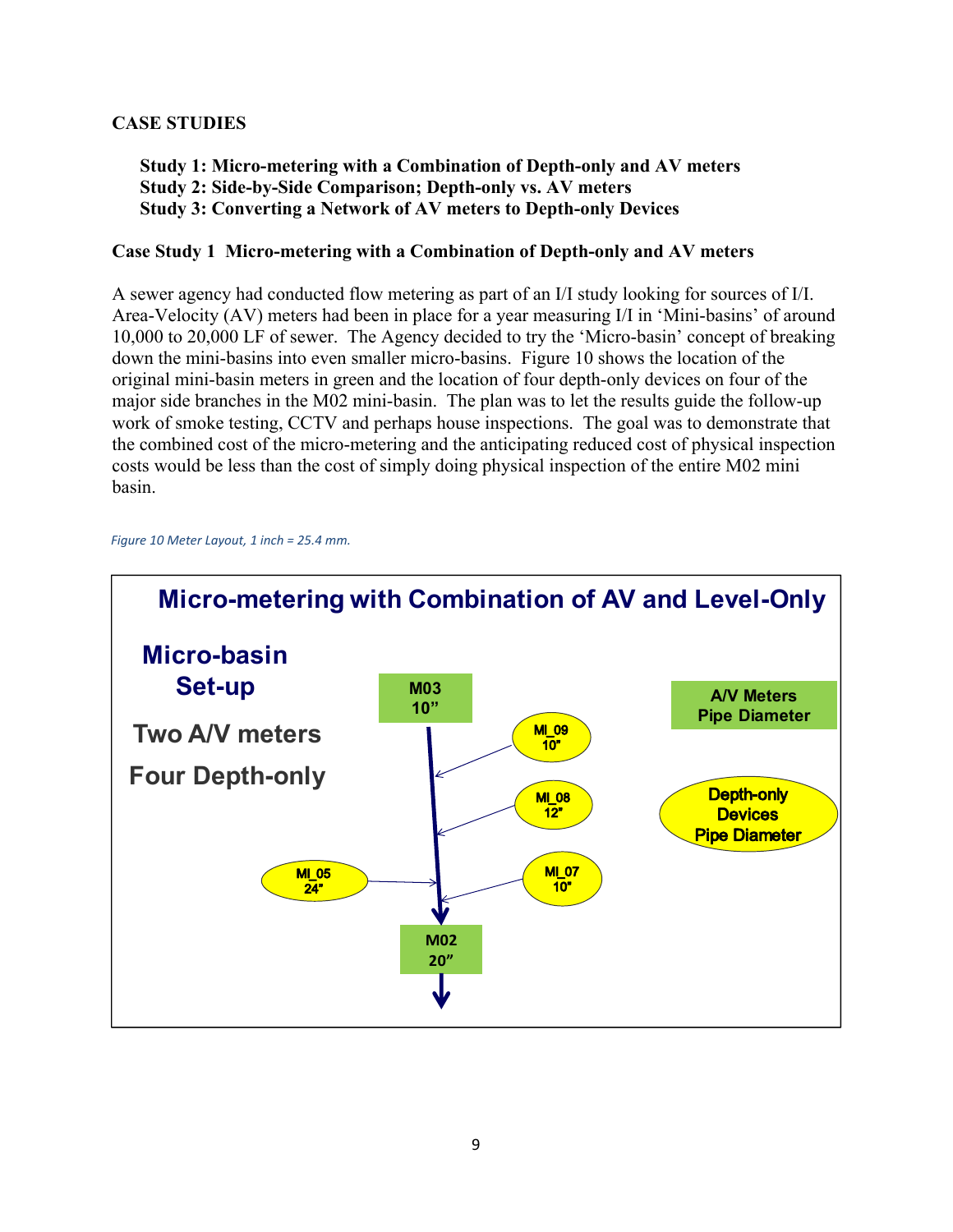After a couple of rains and review of the depth data for these sites (Figure 11) it appeared that they 'struck gold' by seeing the dramatic depth response from ML09.





The engineering staff did due diligence and calculated flow rates from the depth-only devices and generated the combined set of hydrographs in Figure 12.

*Figure 12 Flow rate hydrographs, 1 MGD=43.8 L/s.* 

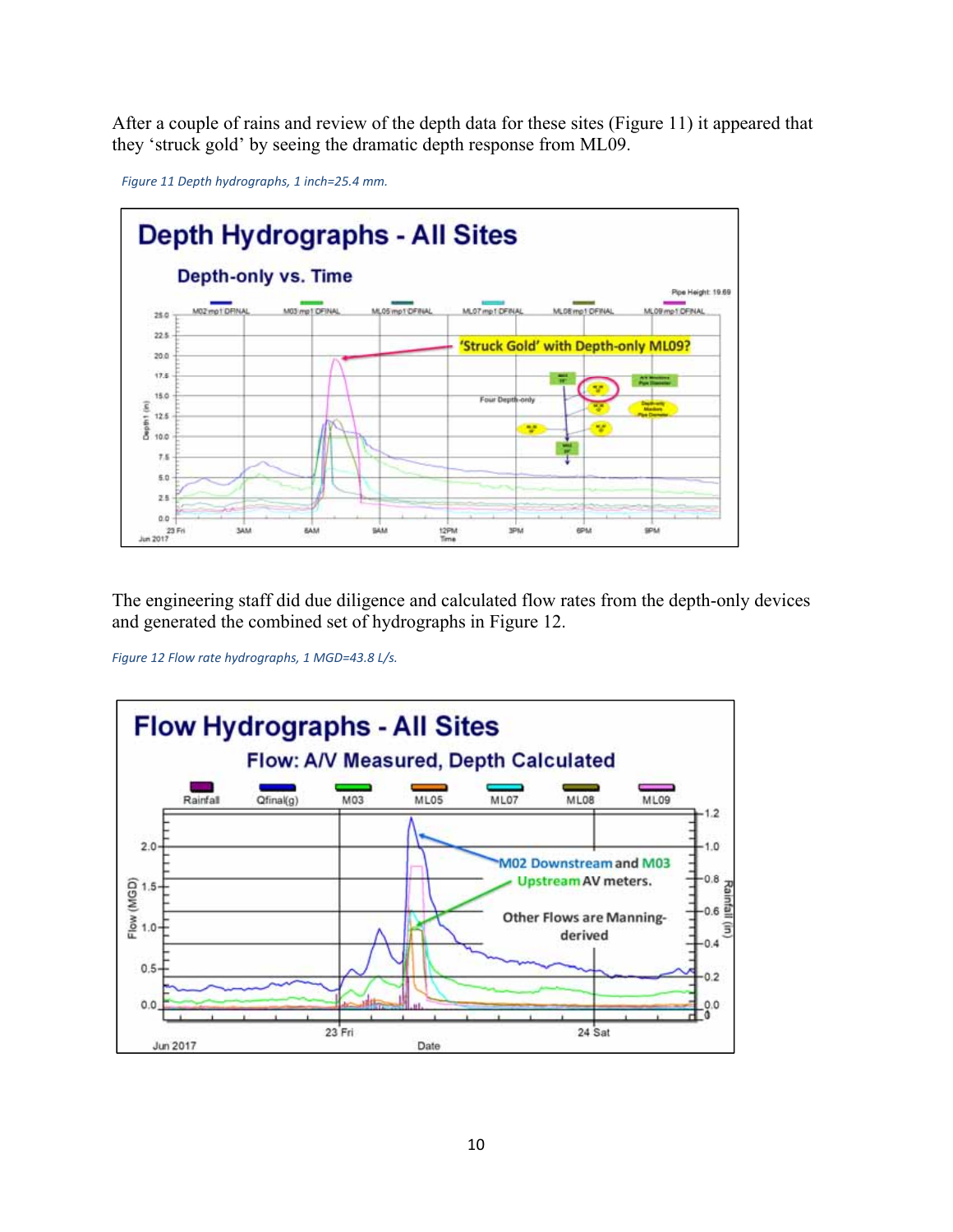A standard practice in the wastewater business is the mass balance exercise that assures the numbers in a process are valid. In this this case, mass balances were conducted on both peak flow rates and total RDII volumes. Even though mass balancing peak flows (Figure 13) is not a precise exercise, it can still yield useful results. The sum of upstream peaks is nearly double the measured downstream peak flow.



*Figure 13 Peak Flow Balance 1 MGD=43.8 L/s.* 

Figure 14 is the traditional mass balance of volume showing that 0.146 MG originated in the basin, but the depth-only device measured 1.023 MG, a seven-fold mistake.



*Figure 14 Volume Mass Balance*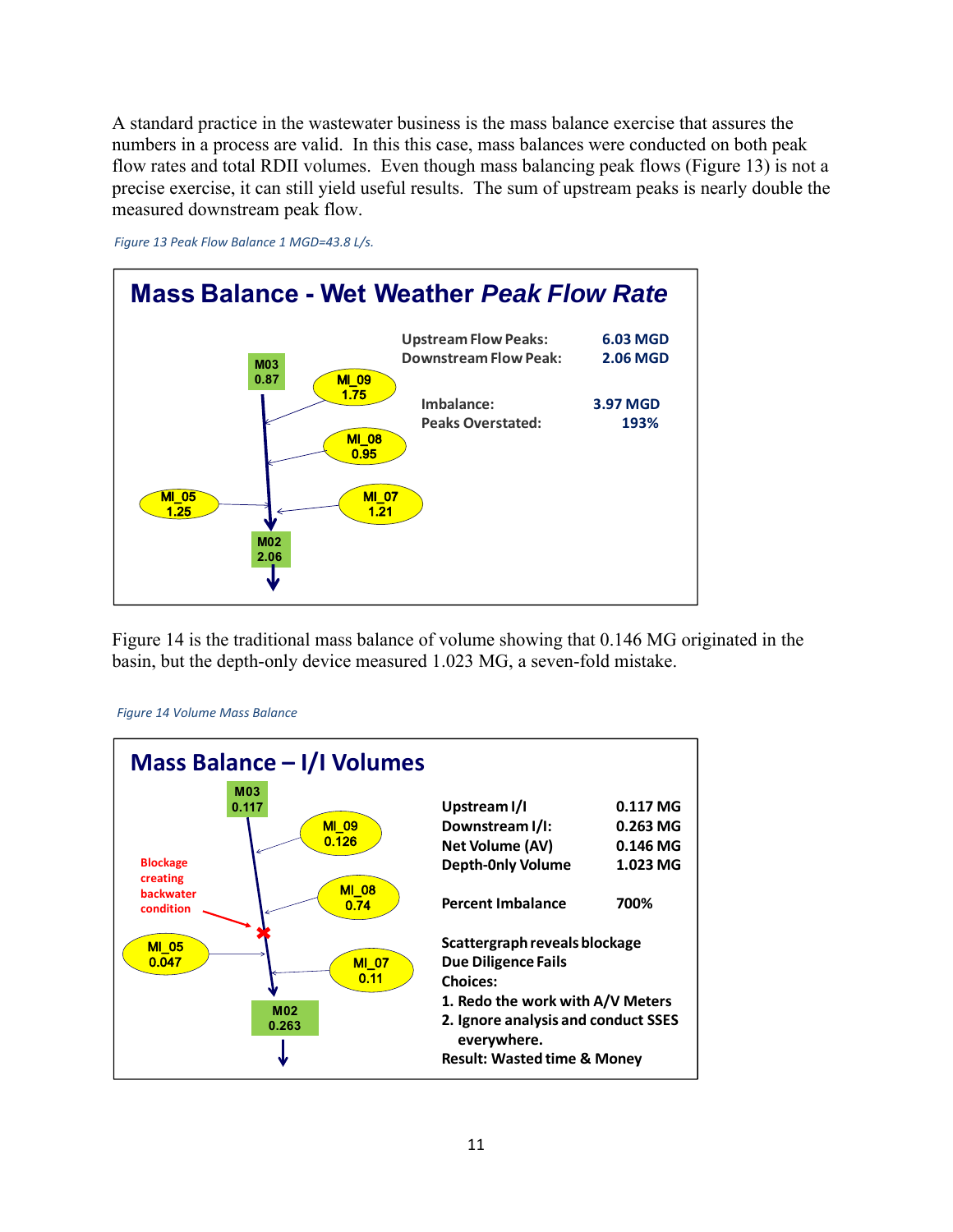## **CASE STUDY 2: SIDE-BY-SIDE COMPARISON; DEPTH-ONLY VS. AV METERS**

The Westfield, Indiana collection system is managed by the Citizens Energy Group (CEG). Co-Author Derek Sutton from CEG worked for several years managing flow metering programs in the pursuit of I/I without any 'big wins'. In Derek's words; *We would typically place area velocity meters in locations where we suspected large wet-weather responses or R-values and would monitor the location for 3-6 months and see what the data suggested. It can be an expensive program for a smaller utility to have 3 or more A/V meters in service year-round searching for I/I. We also placed these meters in specific locations to successfully build a hydraulic model for the collections system.* 

*At WEFTEC one year, ADS showed me a less-expensive depth only flow monitoring technology (ECHO). They talked about the ability to deploy more meters in a smaller space and effectively isolate I/I at the street or block level by micro-metering. We were intrigued by the idea and had a location within our system in which we wanted to use this technique to get a better understanding of the wet-weather response.* 

*We selected an area of the system that is isolated to one downstream discharge location. The discharge location happens to be a 12" interceptor that runs right through the historic portion of Main St. and modeling shows a significant tendency to surcharge during rain events. The area that we had targeted was metered previously using AV meters and we had a good understanding of the total and peak flow from the area. We were hoping to find areas within this portion of the collections system that showed higher wet-weather responses and we could focus on theses streets or sections with rehabilitation or identifying potential illicit connections.* 

*ADS suggested that we again place AV meters with the depth only meters to help interpret the data. In the end, the depth only meters didn't tell us enough of the story by themselves and the AV meters were necessary to interpret the data. We could have made the wrong conclusions based only on the depth-only data. Depth increases but does velocity increase or stop? Is there surcharge or blockage downstream? These questions were difficult if not impossible to answer correctly without actual velocity and flow data.* 

*We didn't see a way forward using depth-only meters without AV meters in coordination for our purposes. This can be an expensive proposition for a smaller utility*.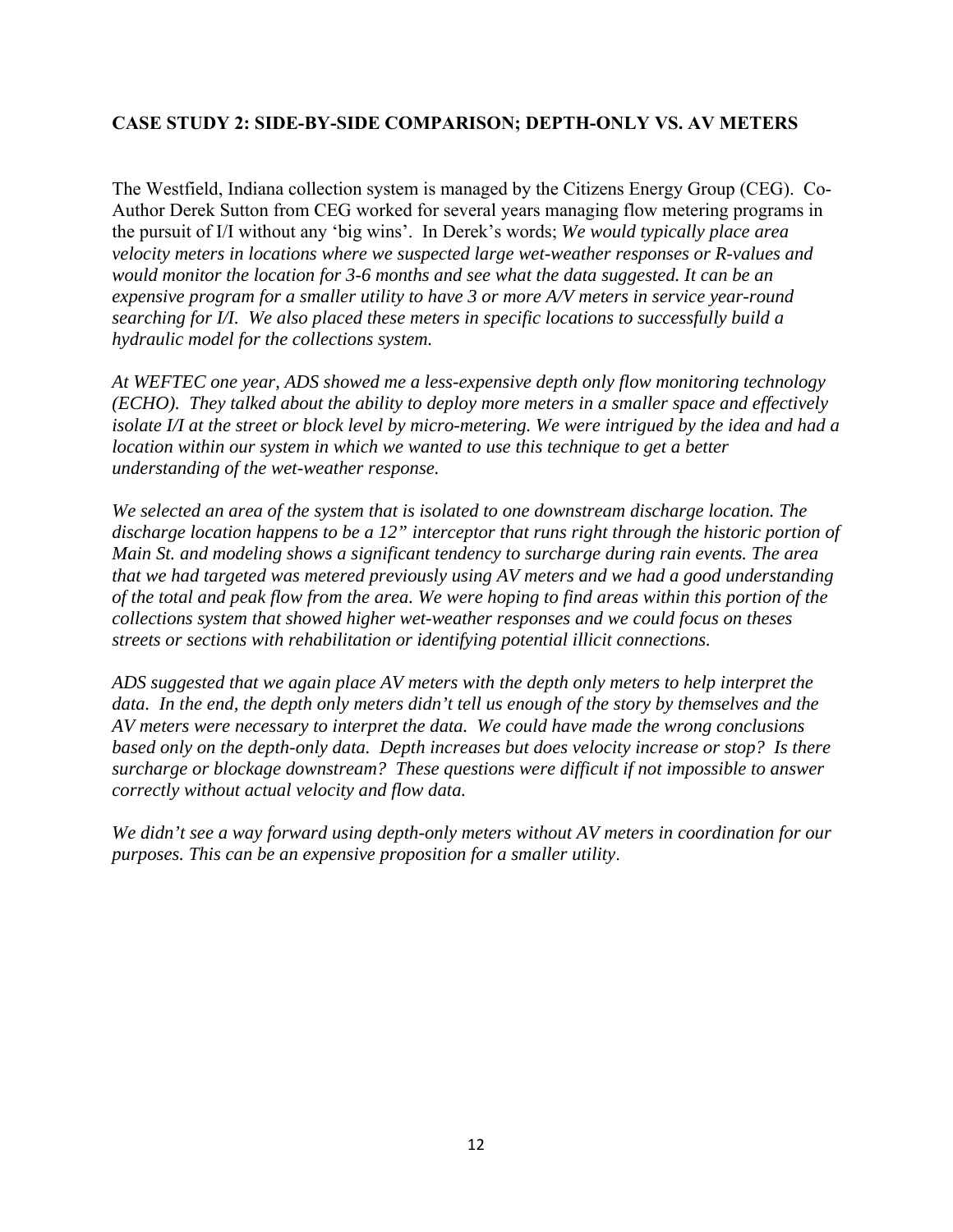Figure 15 is the layout of the AV meters and the Depth-only devices in Westfield. The yellow symbols are on the manhole being monitored and the red triangles on the pipe being measured. The Manning equation was set up at all sites to match the most common slope that was determined during the installation of the AV meters.

#### *Figure 15 Layout of Westfield Meters*

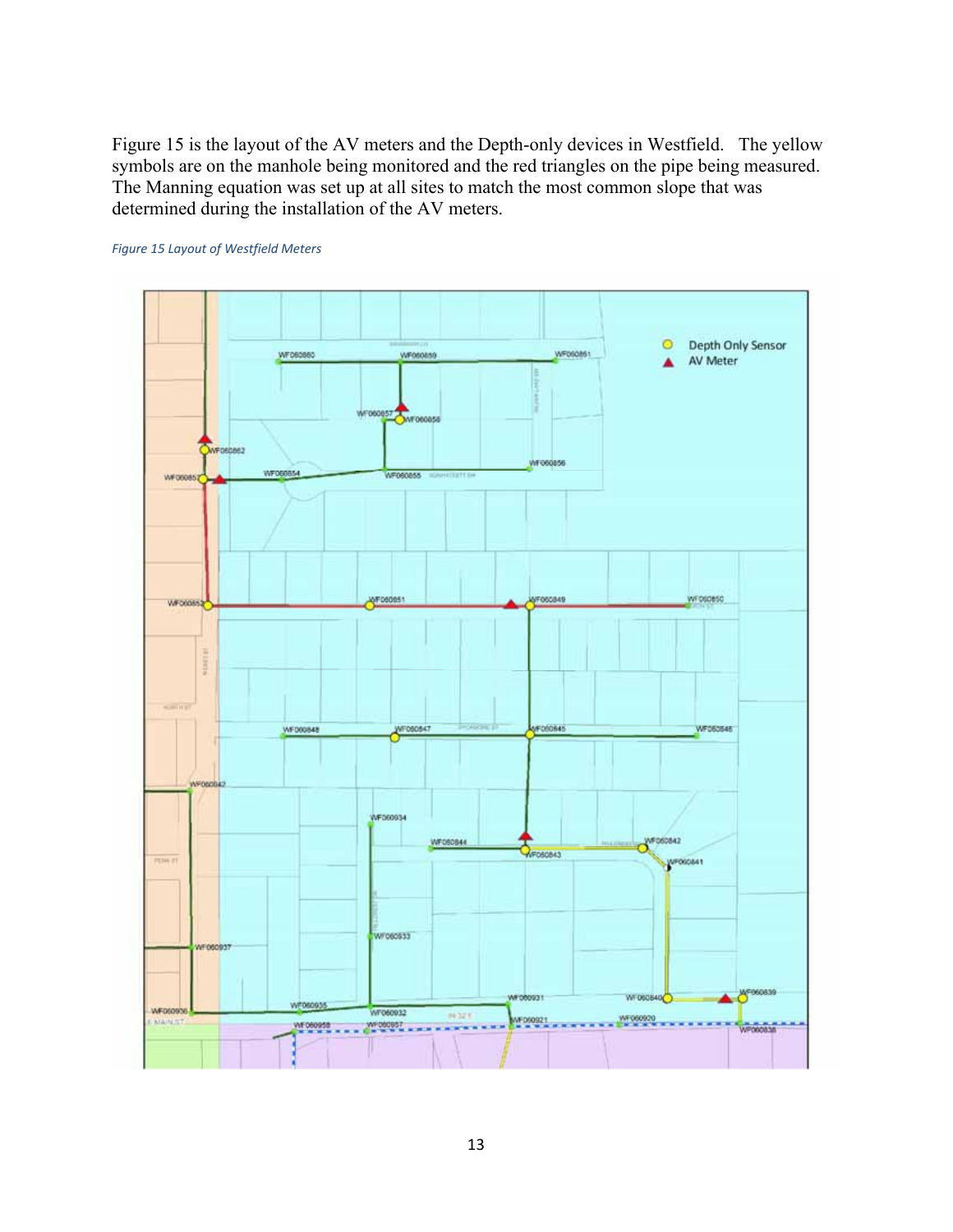Figure 16 shows the meter sheds formed by the AV meter. The label within each of the six (6) meter shed polygons is the Net I/I volume for the October 31, 2019 storm. The values are in million gallons for the storm event. The total Gross volume of I/I in this sewershed at the lower right corner is 0.37 MG and a volume of 0.2 MG enters from the upper left. The Net I/I produced within this sewershed is 0.17 MG.



*Figure 16 RDII Volume with AV Meters, 1 MG=3,785 M3*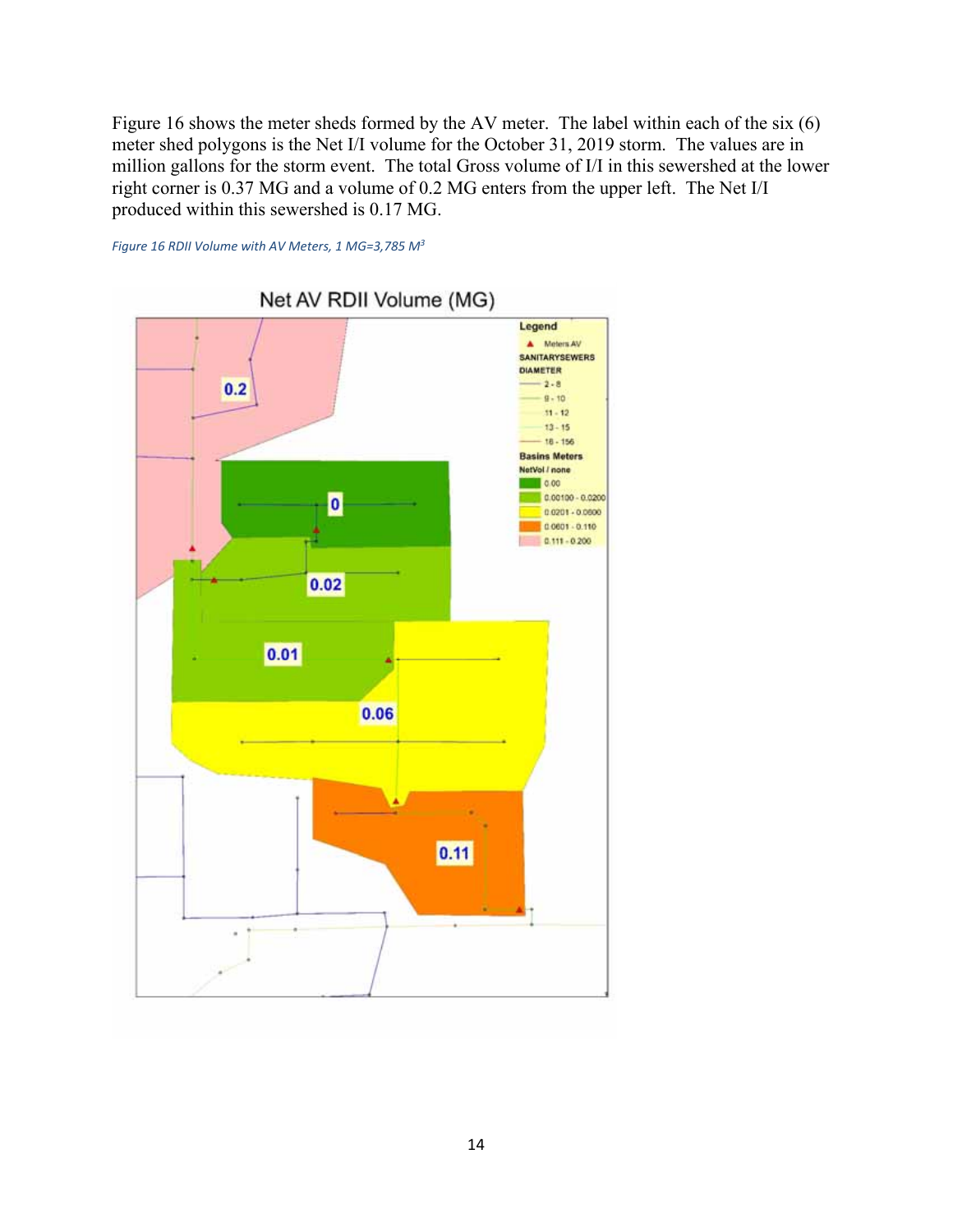Figure 17 shows the meter-sheds formed by the 12 depth-only sensors and the value in each polygon is the Net I/I volume calculated using the Manning equation. Note that there are both negative values (false negatives) and very high values (false positives). The sum of the positive values is 1.02 MG and the mathematical sum of all values is 0.31 MG. Both values are greater than the measured volume of 0.17 MG in this sewershed. What is alarming here is to think about what your next step would be if presented with each of the two sets of results. The manager would be in a quandary if the goal was to develop a scope of work for a physical inspection contractor.

*Figure 17 RDII Volume using Depth‐only devices, 1 MG=3,785 M3*



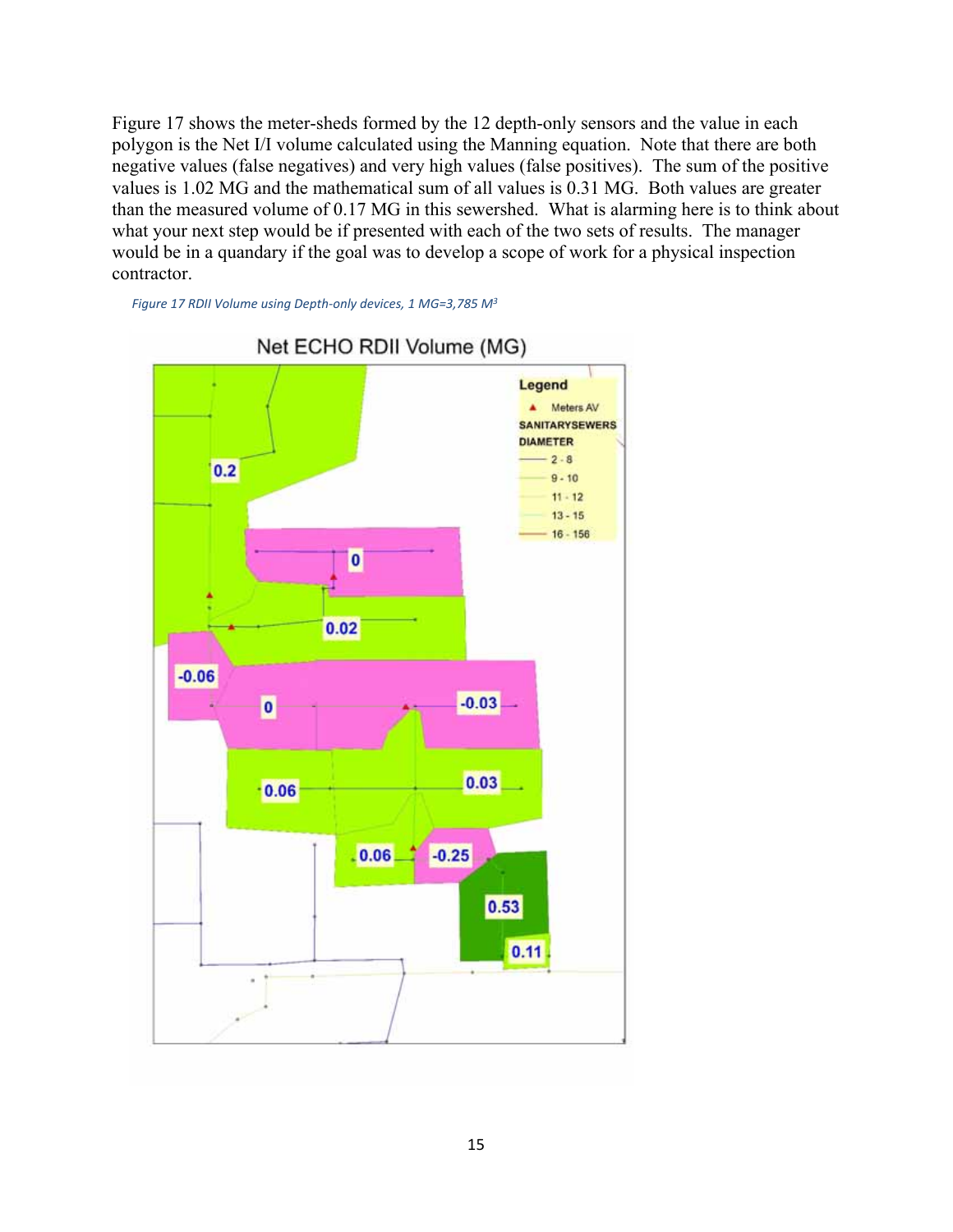#### **What is the Cause of Such Disparate I/I Values?**

Figures 18 through 21 include detailed photos of the manholes and the flow channels. They reveal that many of the flow channels are poorly formed or have non-uniform flow conditions such as changes in grade and turns. The physical condition in most of these manhole flow channels completely rule them out as candidates for the use of the Manning equation. Some collection system managers may claim their system is free of these conditions, but the author's observation is that these conditions tend to be the rule, not the exception.

*Figure 18 Manhole 845* 



#### *Figure 19 Manhole 842*

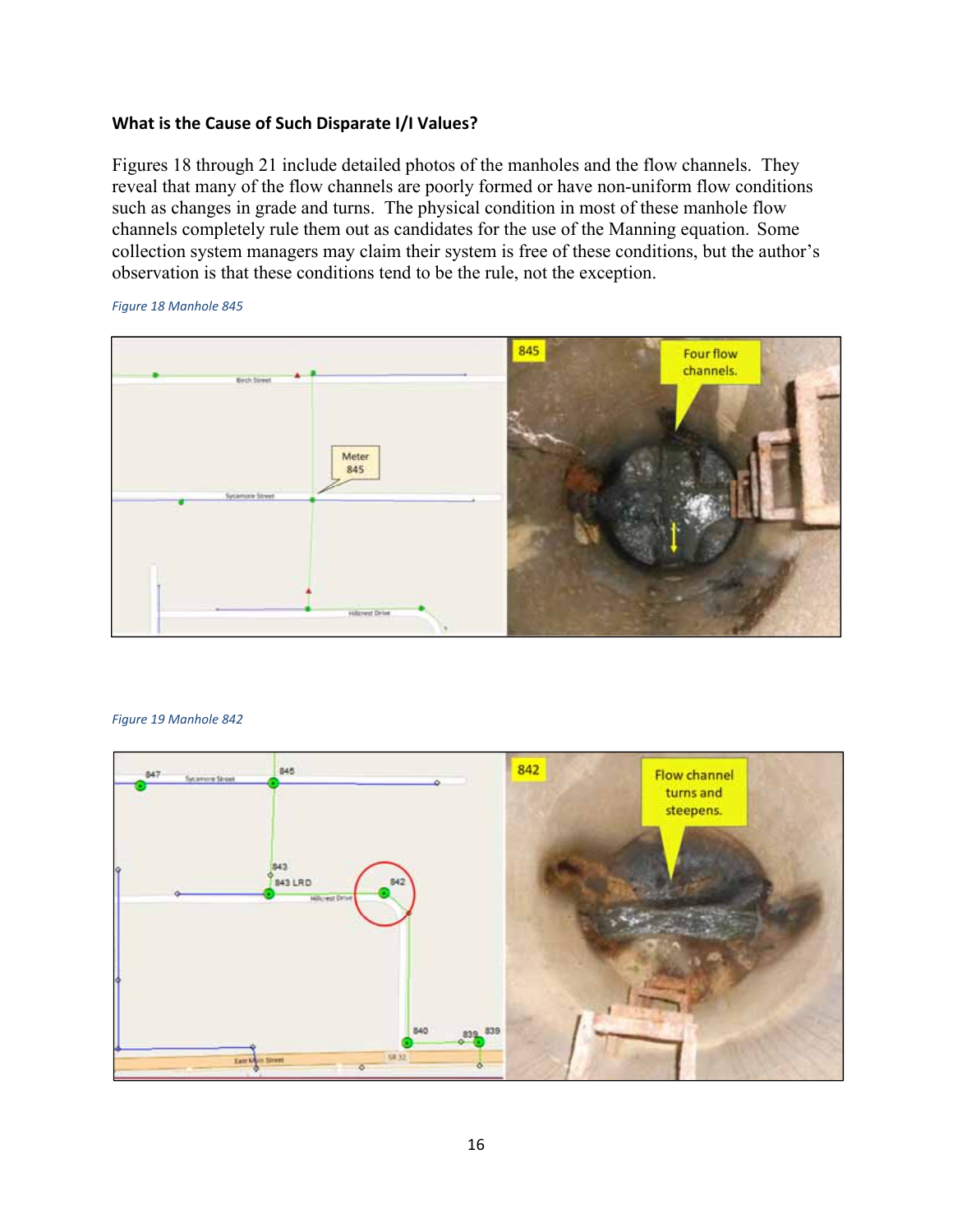*Figure 20 Manhole 843* 



*Figure 21 Manholes 847, 849 and 840* 

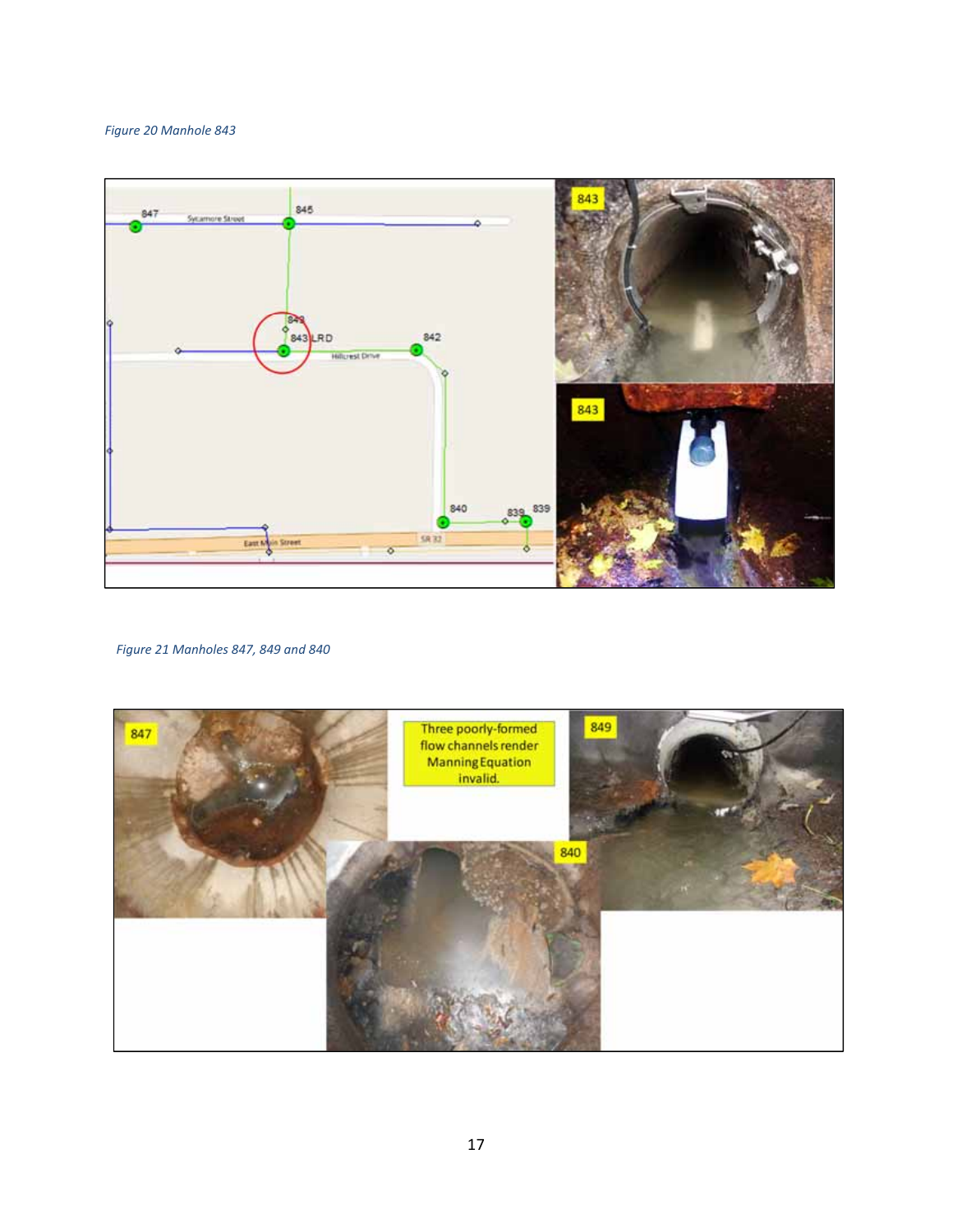This experience revealed to Derek Sutton and Westfield that the depth only meters didn't tell enough of the story by themselves and the AV meters were necessary to interpret the data. Depth-only data would have led to the wrong conclusions. Clearly the flow balances are very wrong, and Westfield's only option would have been to abandon the entire depth-only program and re-do the work with AV meters. Not only is that an expensive proposition, but it can set back the program until the following wet season.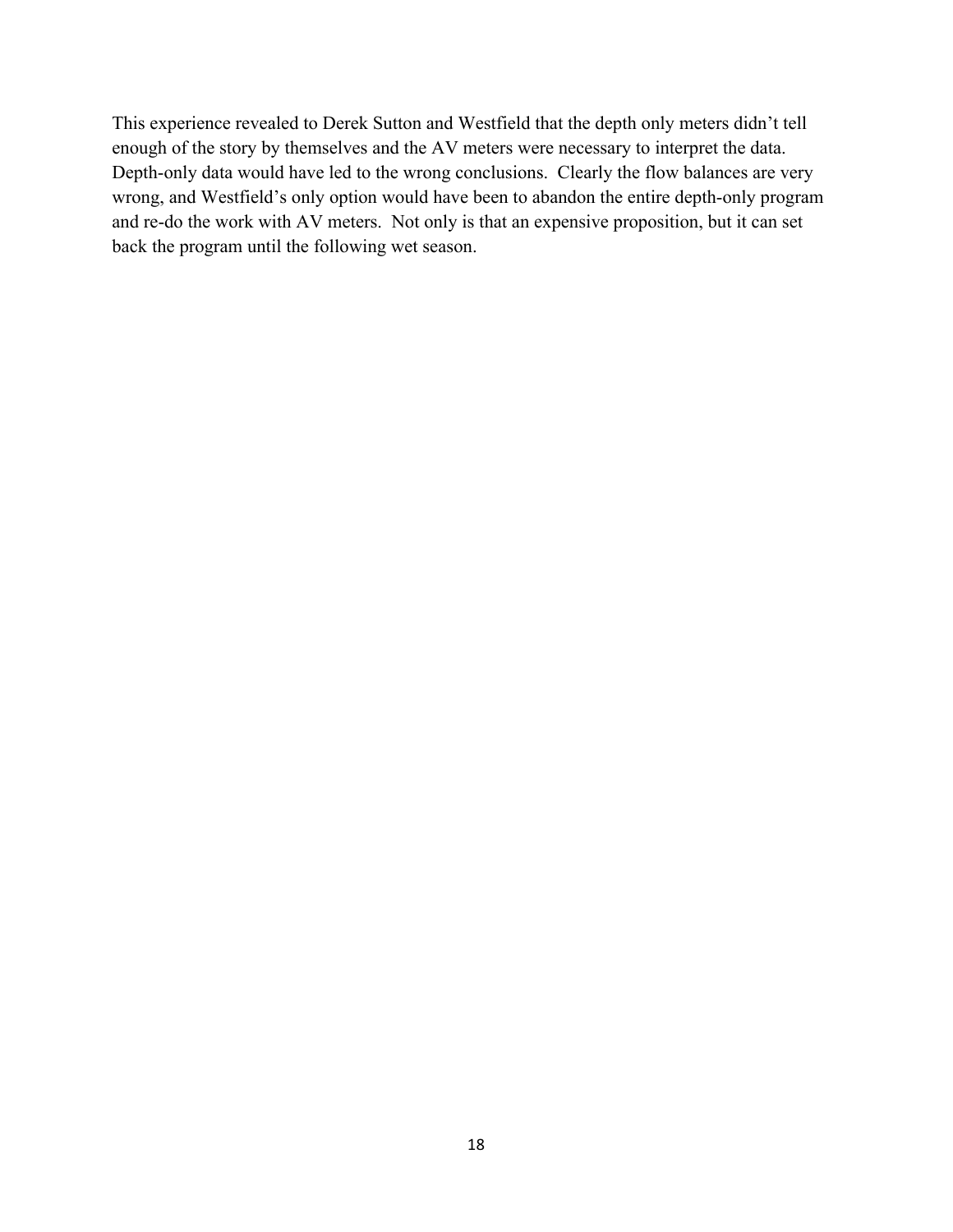# **CASE STUDY 3: CONVERTING A NETWORK OF AV METERS TO DEPTH-ONLY DEVICES**

An agency with several years of data from ten (10) AV meters decided to switch to ECHO depth-only meters. The belief was that depth-only devices using the Manning equation could deliver just as accurate information as AV meters, but at a lower cost. Prior to the switch, an evaluation was conducted to determine if the metering site was likely to deliver reasonably accurate flow data. The evaluation was based largely on an analysis of the depth-velocity scattergraphs from each of the AV meters. Out of the 10 meters there were 3 'Yes' recommendations and 1 'Perhaps' recommendation. Items noted were:

- $\bullet$  Dead Dog any obstruction or unusual conditions at bottom of pipe that interferes with the Manning equation.
- Backwater did the pipe enter backwater and at what depth.
- Surcharge did the pipe surcharge and how deep during wet weather.
- Operational Capacity as percentage of Theoretical Capacity.

Some other considerations that were not included in this evaluation are:

- 1. Is slope of MH channel close to that of incoming pipe? Can the same pipe curve be used?
- 2. Is pipe large enough and flow deep enough so that any slope change in the manhole channel has minor effect?
- 3. Is the shape of the invert channel close to shape of a round pipe so that the Manning equation is proper representation of the cross section?
- 4. Is benchwall of MH channel close to 80% of pipe height so that flow does not 'spread out' within the manhole?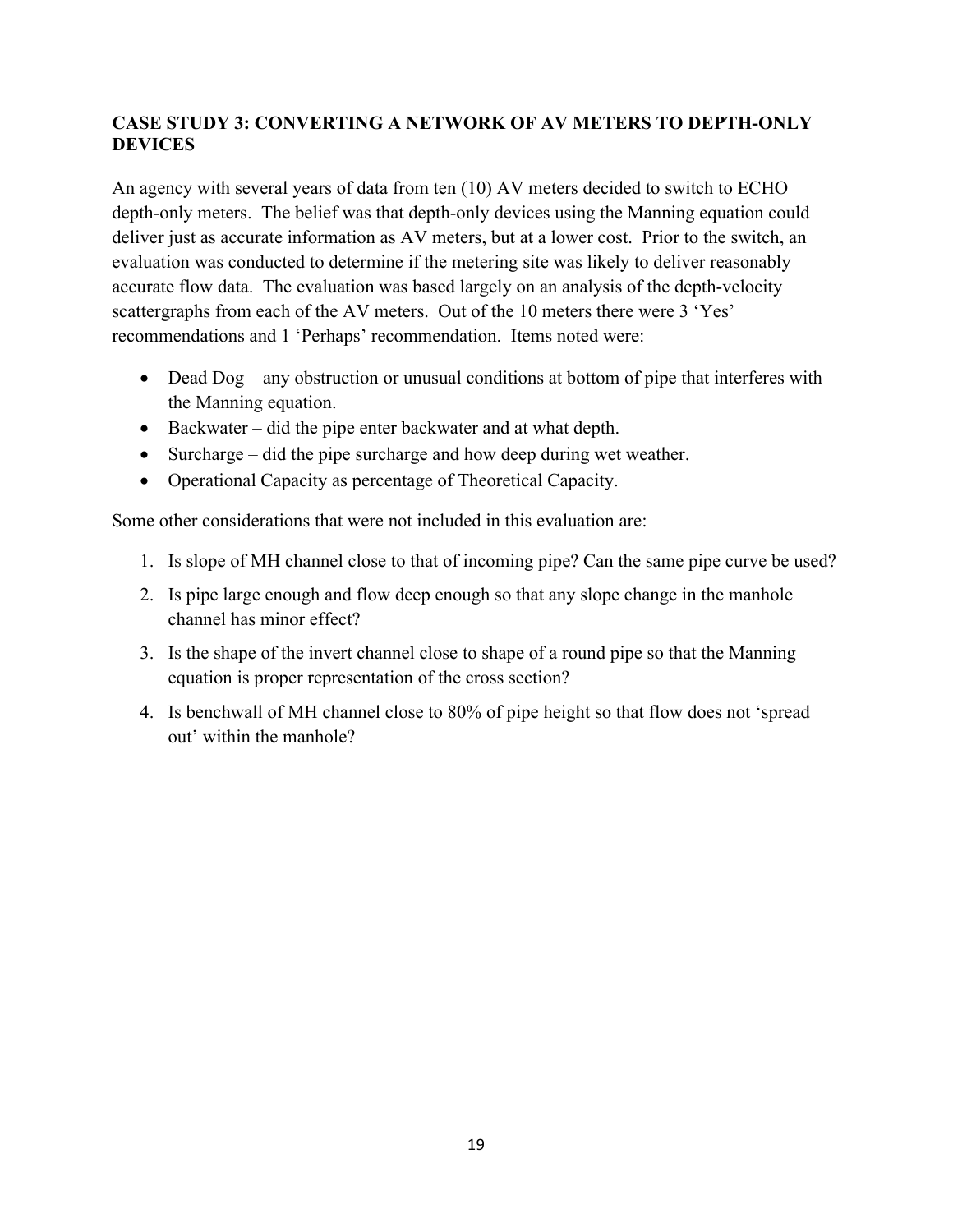Table 1 lists the items of the evaluation and the recommendation as to whether the site may be suitable for depth-only measurement with the Manning equation.

|                | Evaluation based on Hydraulic Conditions with AV Meters |      |             |             |        |                      |  |  |  |
|----------------|---------------------------------------------------------|------|-------------|-------------|--------|----------------------|--|--|--|
|                | Pipe                                                    | Dead | Backwater   | Operational |        |                      |  |  |  |
| Meter          | Size                                                    | Dog  | Begins (in) | Capacity    |        | Surcharge Recommend? |  |  |  |
| ABE1200        | 36                                                      | nil  | 20          | 50%         |        | 175 perhaps          |  |  |  |
| ABE6750        | 54                                                      | 6    | 28          | 25%         |        | 110 orifice          |  |  |  |
| ABE9877        | 36                                                      | nil  | 20          | na          |        | no shifting debris   |  |  |  |
| <b>BER0345</b> | 36                                                      | nil  | 22          | 60%         |        | $64$ no              |  |  |  |
| <b>BER3433</b> | 31                                                      | nil  | none        | na          |        | nolyes               |  |  |  |
| <b>CMD7760</b> | 42                                                      | 5    | 20          | 40%         |        | $150$ yes            |  |  |  |
| <b>MLE5540</b> | 30                                                      | 5    | 12          | 10%         |        | $120$ yes            |  |  |  |
| <b>MLE8723</b> | 37                                                      | nil  | 25          | 25%         | 57     | Ino                  |  |  |  |
| <b>PCT2022</b> | 24                                                      | nil  | 10          | 40%         |        | 90 no                |  |  |  |
| <b>TIN1285</b> | 33                                                      | nil  | 12          | 20%         | 105 no |                      |  |  |  |

*Table 1 Site Evaluation for suitability for depth‐only devices* 

Table 2 displays the results of the Average Dry Day Flow (ADDF) comparison. The ADDF values were based on a year of data prior to the switch to a year of data after the switch. The Wastewater and Base Infiltration estimates were produced by ADS' Sliicer.com software. The key observation here is the Percent Change of the ADDF values. Values were as low as 22% and as high as 169% of the original AV values.

*Table 2 Comparing AV and Depth‐only values with percent change. 1 MGD = 43.8 L/s* 

.

|                | With AV Meters |       |         | With Depth-only Devices |       |             |  | Percent Change |       |         |
|----------------|----------------|-------|---------|-------------------------|-------|-------------|--|----------------|-------|---------|
|                | Average        | Waste | Base    | Average                 | Waste | <b>Base</b> |  | Average        | Waste | Base    |
| Meter          | Dry Day        | Water | Infilt. | Dry Day                 | Water | Infilt.     |  | <b>Dry Day</b> | Water | Infilt. |
| ABE1200        | 3.013          | 2.338 | 0.675   | 0.675                   | 0.476 | 0.199       |  | 22%            | 20%   | 29%     |
| ABE6750        | 5.618          | 4.370 | 1.248   | 3.010                   | 2.205 | 0.806       |  | 54%            | 50%   | 65%     |
| ABE9877        | 3.536          | 2.816 | 0.759   | 4.591                   | 3.018 | 1.573       |  | <b>130%</b>    | 107%  | 207%    |
| <b>BER0345</b> | 3.283          | 2.524 | 0.759   | 2.346                   | 1.701 | 0.645       |  | 71%            | 67%   | 85%     |
| <b>BER3433</b> | 1.652          | 1.310 | 0.342   | 2.146                   | 1.355 | 0.791       |  | <b>130%</b>    | 103%  | 231%    |
| <b>CMD7760</b> | 4.629          | 3.431 | 1.198   | 3.180                   | 2.240 | 0.940       |  | 69%            | 65%   | 78%     |
| <b>MLE5540</b> | 3.523          | 2.636 | 0.887   | 2.565                   | 1.683 | 0.882       |  | 73%            | 64%   | 99%     |
| <b>MLE8723</b> | 1.284          | 0.735 | 0.549   | 0.792                   | 0.415 | 0.377       |  | 62%            | 56%   | 69%     |
| <b>PCT2022</b> | 1.414          | 1.117 | 0.297   | 2.388                   | 1.836 | 0.552       |  | <b>169%</b>    | 164%  | 186%    |
| <b>TIN1285</b> | 1.864          | 1.487 | 0.377   | 0.708                   | 0.510 | 0.198       |  | <b>38%</b>     | 34%   | 53%     |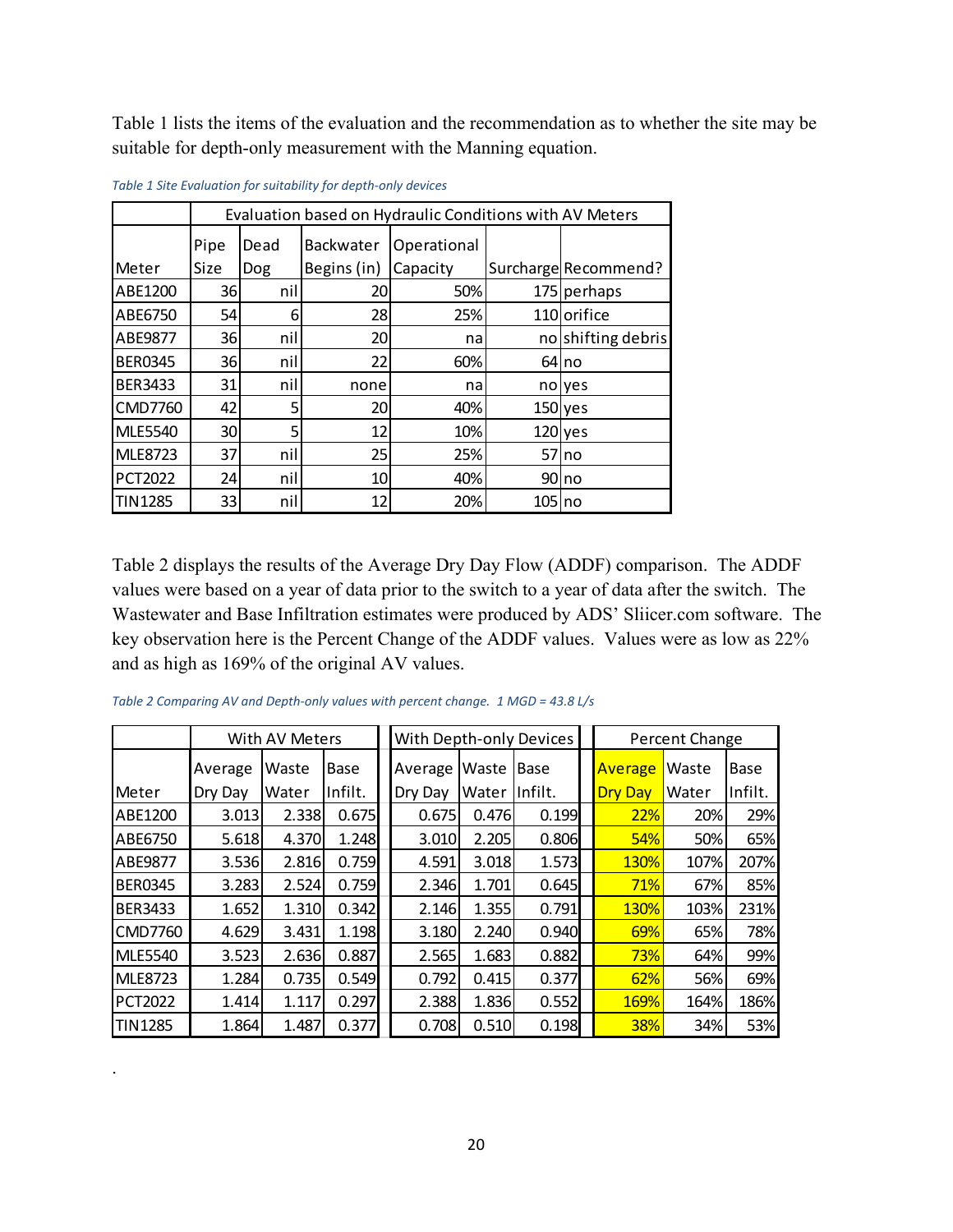#### **Wet Weather Comparison**

RDII values were calculated for each of the ten (10) sites with AV meters and Depth-only devices. Storms were grouped into Winter and Summer storms and Q vs i regression lines were generated for each season. Winter in this case is defined by the period from November through April. A 4-inch design storm was applied to the regression line and the RDII value was predicted as shown in Figure 22. In this example the AV meter produced a projected volume of 6.6 MG while the Depth-only device produces a projected 4 MG. The same process was used to project the Peak RDII flow rate from the same design storm. This analysis was conducted by Sliicer.com software.



*Figure 22 Q vs i plots and Design Storm projections, 1 MG=3,785 M3*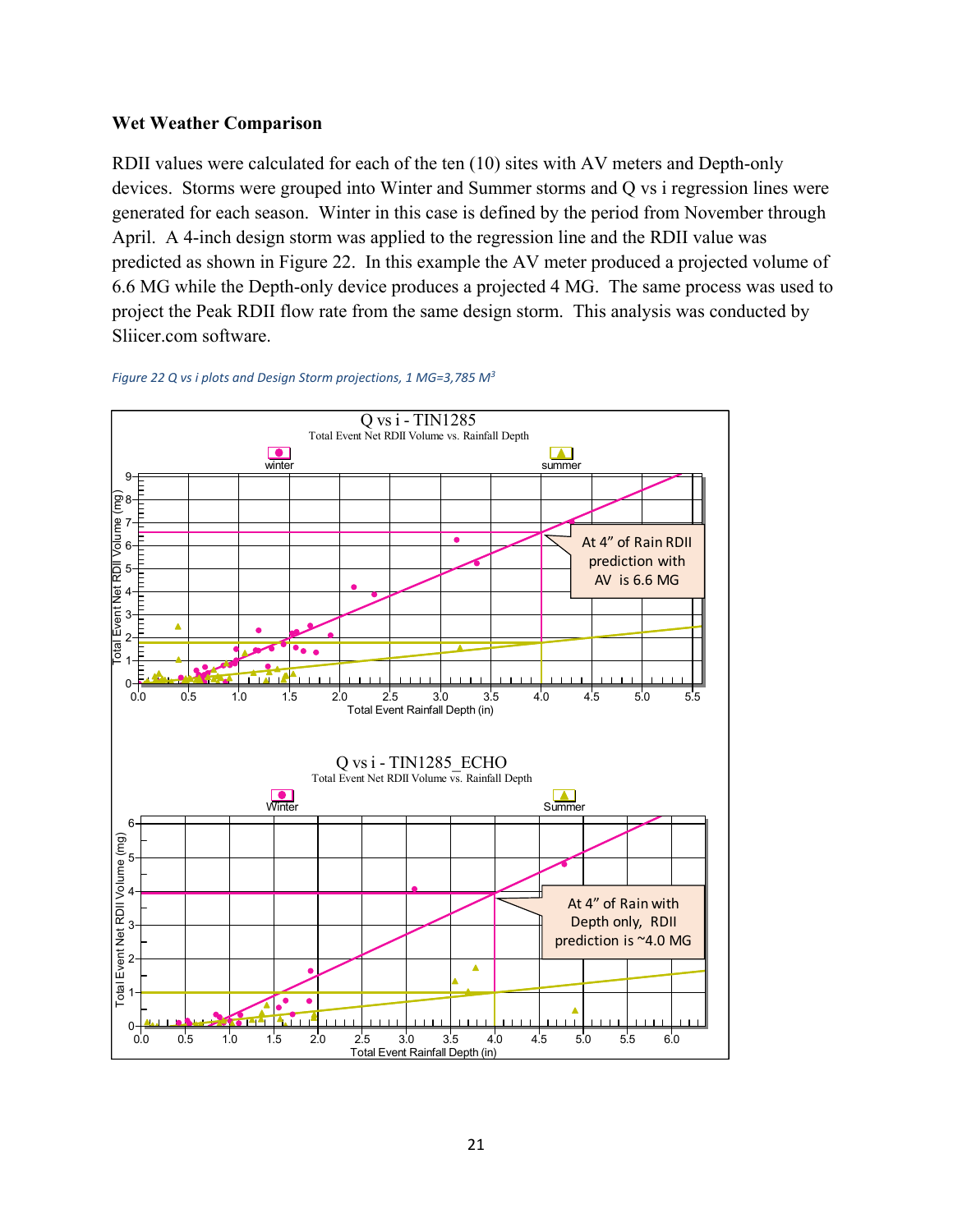Table 3 displays the projected RDII values for all ten sites for both Peak Flow and Volume. The results are highly variable, and the spread of values is similar to the spread of the Average Dry Day results.

|                |       | Peak Q (MGD) - 4-inch |         | Volume (MG) - 4-inch |       |         |  |  |
|----------------|-------|-----------------------|---------|----------------------|-------|---------|--|--|
|                |       | Design Storm          |         | Design Storm         |       |         |  |  |
|                | AV    | Depth                 | Percent | AV                   | Depth | Percent |  |  |
| Meter          | Meter | only                  | change  | Meter                | only  | change  |  |  |
| ABE1200        | 7.57  | 2.95                  | 39%     | 6.23                 | 1.84  | 30%     |  |  |
| ABE6750        | 24.82 | 29.8                  | 120%    | 21.02                | 14.64 | 70%     |  |  |
| ABE9877        | 12.82 | 8.29                  | 65%     | 10.99                | 5.43  | 49%     |  |  |
| <b>BER0345</b> | 8.54  | 6.86                  | 80%     | 6.9                  | 3.81  | 55%     |  |  |
| BER3433        | 5.27  | 7.18I                 | 136%    | 3.67                 | 3.44  | 94%     |  |  |
| <b>CMD7760</b> | 19.2  | 13.2                  | 69%     | 13.62                | 18.97 | 139%    |  |  |
| <b>MLE5540</b> | 10.68 | 12.82                 | 120%    | 8.05                 | 16.11 | 200%    |  |  |
| MLE8723        | 5.02  | 5.1                   | 102%    | 3.76                 | 3.76  | 100%    |  |  |
| <b>PCT2022</b> | 3.89  | 6.08                  | 156%    | 3.13                 | 4.21  | 135%    |  |  |
| <b>TIN1285</b> | 8.58  | 9.89                  | 115%    | 6.57                 | 3.94  | 60%     |  |  |

*Table 3 Comparison of Design Storm Projections, 1 MGD = 43.8 L/s and 1 MG = 3,785 M3*

If the purpose of an Agency's flow metering network to manage trends and to quantify changes that may have resulted from operational changes or sewer rehabilitation projects, it is observed here that the error/uncertainty/biases that exist in the depth-only data can easily be greater than the trend or magnitude of changes that are trying to be quantified. For example, sewer rehabilitation projects seldom demonstrate a reduction in RDII of more than 30% to 50%. Such improvements will be difficult to quantify with depth-only data with inaccuracies that are greater than the system improvement.

There may be conditions in some sewers that are suitable for depth-only metering using the Manning equation (no surcharging, no backwater, constant slope through manhole, well formed channel in manhole, etc.), but a careful evaluation must be conducted prior relying on the technique.